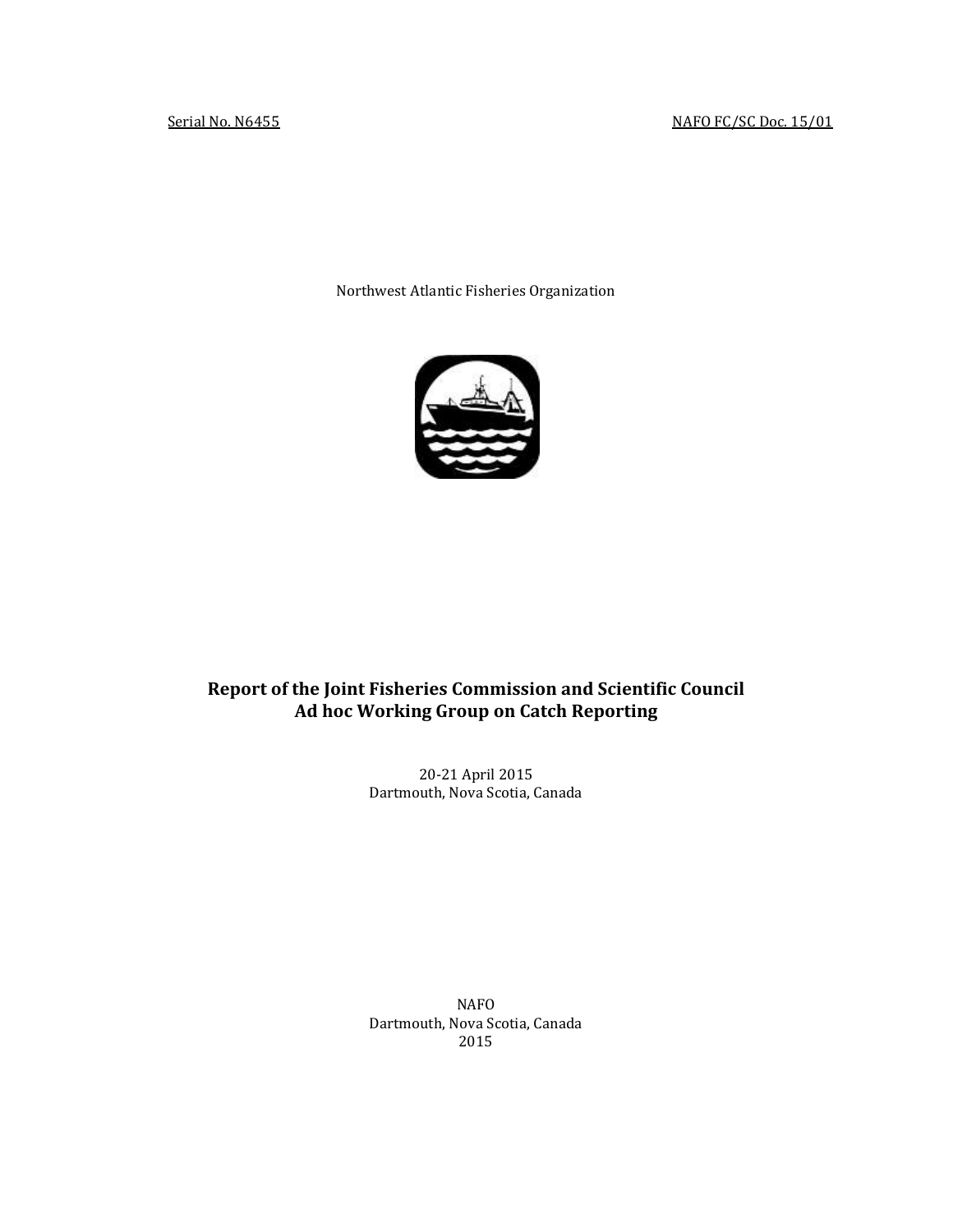# Report of the Joint Fisheries Commission and Scientific Council Ad hoc Working Group on Catch Reporting

 $\mathbf{1}$ 

# 20-21 April 2015 Dartmouth, Nova Scotia, Canada

| 4. Review of Status of the WG Recommendations from the February 2014 Meeting          |  |
|---------------------------------------------------------------------------------------|--|
| 5. Development of a framework for the validation of NAFO catch data and generation of |  |
| 6. Recommendations to forward to the Fisheries Commission and Scientific Council 4    |  |
|                                                                                       |  |
|                                                                                       |  |
|                                                                                       |  |
|                                                                                       |  |
|                                                                                       |  |
|                                                                                       |  |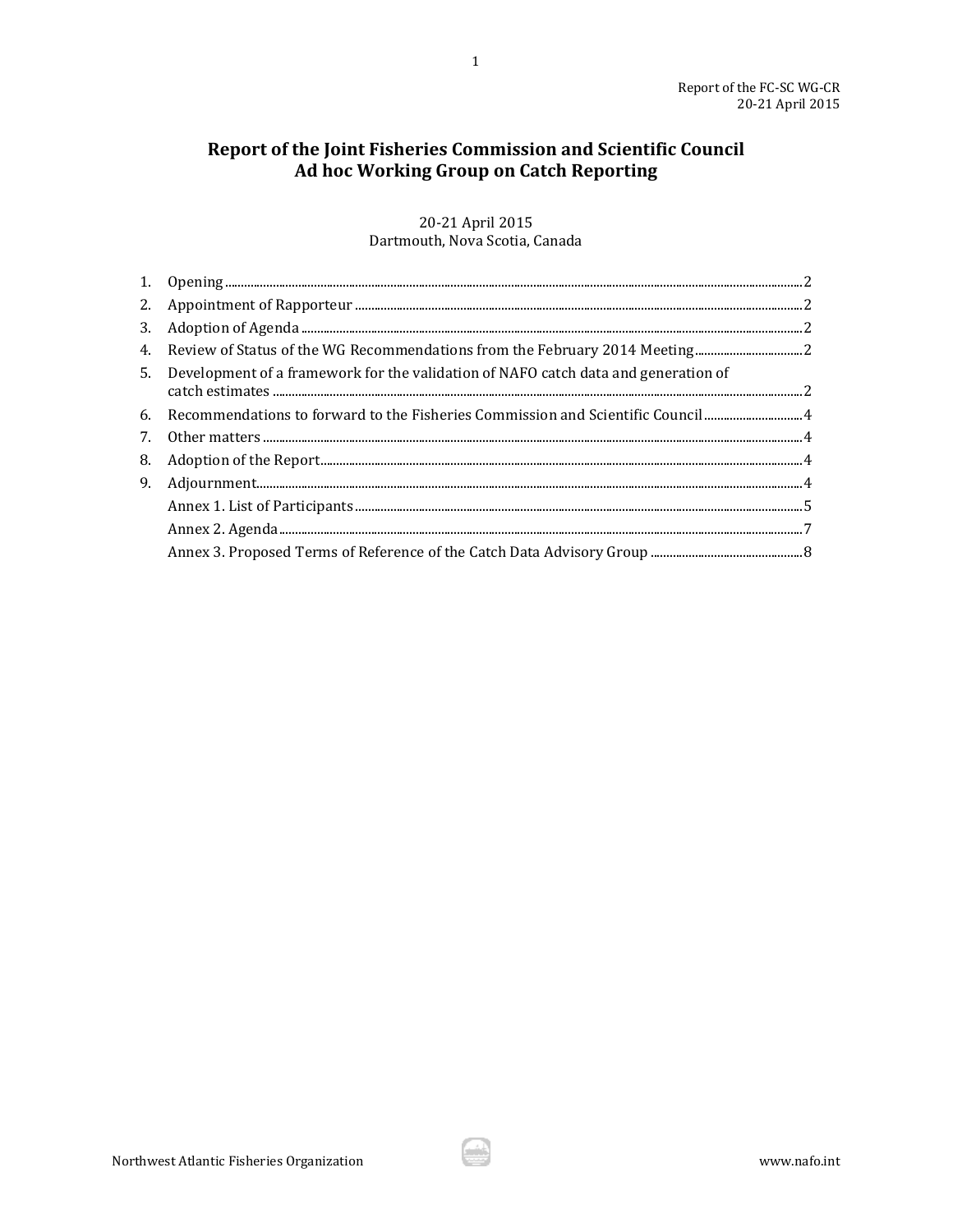# **Report of the Fisheries Commission and Scientific Council Ad hoc Working Group on Catch Reporting**

2

# 20-21 April 2015 Dartmouth, Nova Scotia, Canada

# <span id="page-2-0"></span>**1. Opening**

The Working Group co-Chairs Sylvie Lapointe (Fisheries Commission Chair) and Don Stansbury (Scientific Council Chair) opened the meeting at 1000 hrs on Monday, 20 April 2015 at the NAFO Headquarters in Dartmouth, Nova Scotia, Canada.

Representatives from Canada, Denmark (in respect of the Faroe Islands and Greenland), European Union, Norway, the Russian Federation and USA were in attendance (Annex 1).

# <span id="page-2-1"></span>**2. Appointment of Rapporteur**

Neil Campbell and Ricardo Federizon of the NAFO Secretariat were appointed co-Rapporteurs.

## <span id="page-2-2"></span>**3. Adoption of Agenda**

The agenda as previously circulated was adopted (Annex 2).

## <span id="page-2-3"></span>**4. Review of Status of the WG Recommendations from the February 2014 Meeting**

The recommendations, documented in FC-SC Doc. 14/01, were adopted by the Scientific Council (SC) during the Scientific Council Meeting held June 2015 in Halifax, Nova Scotia and the Fisheries Commission (FC) during the 36th NAFO Annual Meeting held September 2014 in Vigo, Spain. A broad recommendation is the establishment of a process for catch estimation using a suite of available data housed at the NAFO Secretariat and any other available data.

In addressing this recommendation, a framework for the validation of the NAFO catch data and generation of catch estimates was discussed (see agenda item 5).

# <span id="page-2-4"></span>**5. Development of a framework for the validation of NAFO catch data and generation of catch estimates**

A review of the available NAFO fisheries catch databases housed at the Secretariat was conducted. The catch databases (metadata) in their current form and contents, as well as other sources such as dockside monitoring, were evaluated in terms of their potential usefulness and limitations in catch estimation and validation. The tabulated evaluation would be considered a "living document" as it would be used as a guide and would be regularly reviewed and updated during the exercise of catch estimation and validation (see Appendix of Annex 3).

It was noted that among the NAFO data sources, the VMS and CAT database and the haul-by-haul logbook data information are considered the primary source for catch validation information, the latter also for effort validation information.

Regarding the VMS and CAT data, the Secretariat reported and the WG noted that this data source can be considered reliable due to the vessels' high level of compliance to the reporting requirement and to the quality of the reports received.

With regards to the haul-by-haul logbook information, the Secretariat reported that provision of the information to the Secretariat is a new requirement for fishing vessels in 2015. Compliance issues concerning timely submissions and compatibility of the report format with NAFO IT system were observed. The WG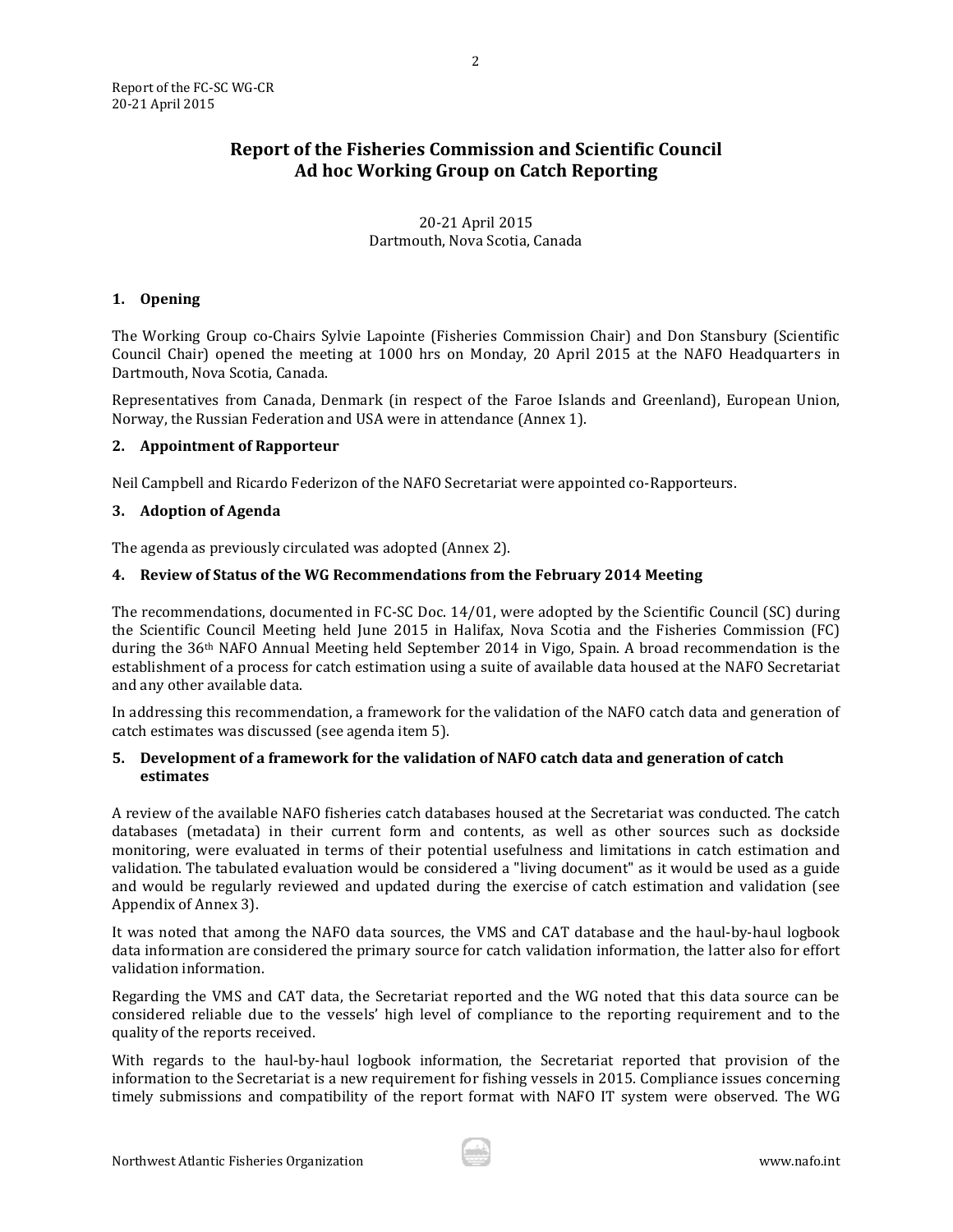emphasized the importance of the format compatibility of the haul by haul reports and considered this as an urgent issue that needs to be resolved as soon as possible. The Secretariat informed the WG that it is working towards at IT solution with the aim of being able to read all report formats. Work should be completed by summer 2015.

Central to the development of the framework is the creation of Catch Data Advisory Group. The Terms of Reference (ToR) of the group is presented in Annex 3. The ToR specifies the composition of the group which comprises technical experts who are knowledgeable in the data sources and/or operational practices of the NAFO fisheries, including STACTIC experts. Three stocks 2+3KLMNO Greenland halibut, 3M cod, and 3LMNO American plaice were initially considered as the priority stocks, noting the scheduled full assessment and development of the Management Strategy Evaluation for these stocks.

In the formulation of the ToR of the advisory group, the WG considered: data confidentiality, transparency, participation including roles and responsibilities of NAFO bodies, governance including reporting mechanism, and data requirements. The operation of the Catch Data Advisory Group is described in the flow chart below. The Catch Reporting WG would function as an overseer of the Catch Data Advisory Group, while trying to minimize overlaps and the proliferation of intersessional work for Contracting Parties.

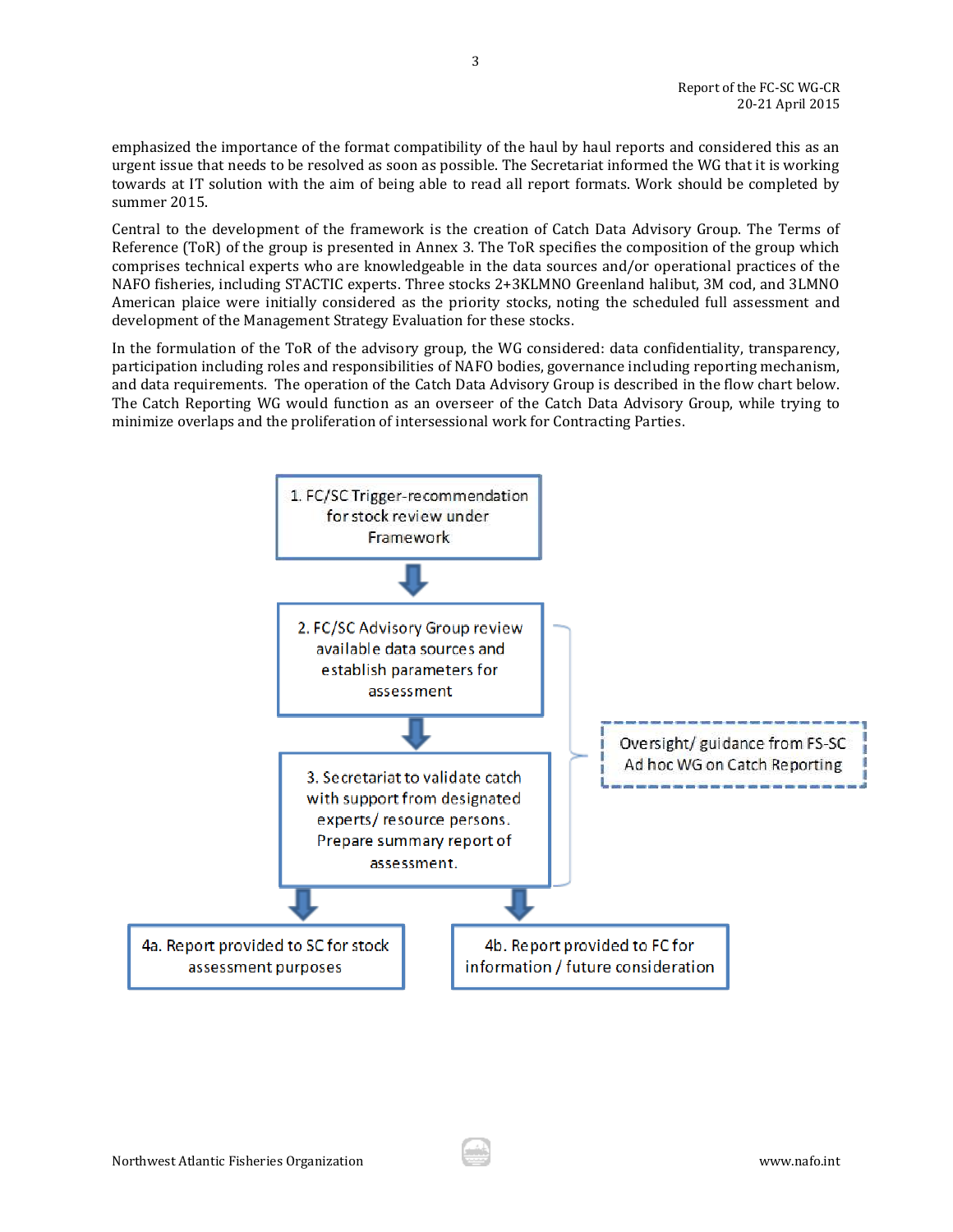## <span id="page-4-0"></span>**6. Recommendations to forward to the Fisheries Commission and Scientific Council**

#### It is **recommended:**

- **1) that the Ad hoc Working Group on Catch Reporting continues, with the same goals and objectives for at least another year;**
- **2) that SC and FC give consideration to the establishment of the Catch Data Advisory Group and adopt its Terms of Reference (Annex 3); and**
- **3) that SC and FC or an appropriate subsidiary body review the utility of data collection more generally, noting that some newer data sets provide more reliable and/ or timely information, making others redundant.**

#### <span id="page-4-1"></span>**7. Other matters**

There was no other matter discussed.

#### <span id="page-4-2"></span>**8. Adoption of the Report**

This report was adopted through correspondence after the meeting.

### <span id="page-4-3"></span>**9. Adjournment**

The meeting was adjourned at 1200 hrs noon on Tuesday, 21 April 2015. The Chairs thanked the Secretariat for the support and the meeting participants for their cooperation and input. The participants likewise expressed their thanks and appreciation to the Chairs for their leadership.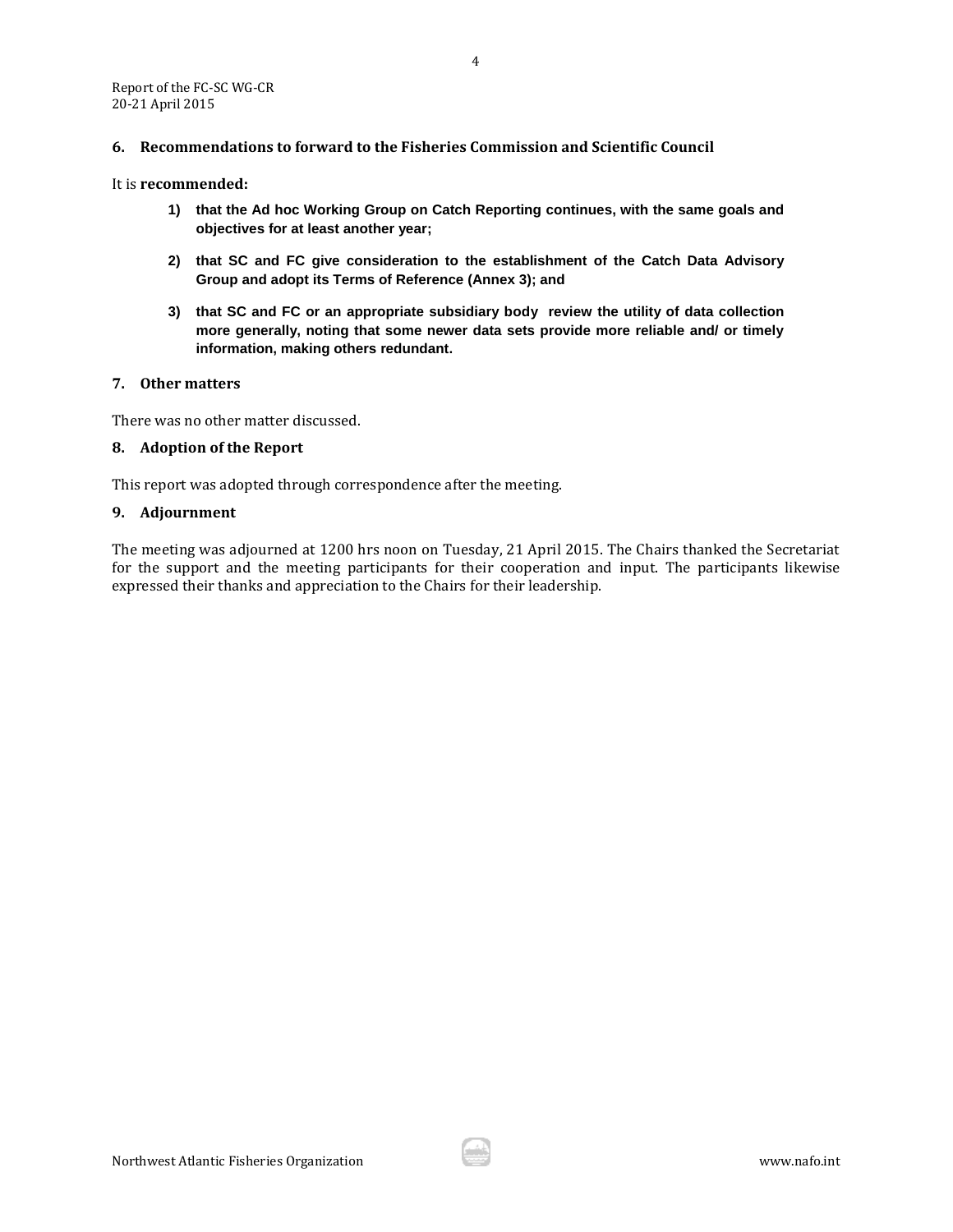# **Annex 1. List of Participants**

5

## **WORKING GROUP CO-CHAIRS**

<span id="page-5-0"></span>Lapointe, Sylvie, Director, Fisheries Management Plan, Fisheries and Oceans Canada, 200 Kent Street, Ottawa, ON K1A 0E6

Tel: +1 613 993 6853 – Email[: sylvie.lapointe@dfo-mpo.gc.ca](mailto:sylvie.lapointe@dfo-mpo.gc.ca)

Stansbury, Don, Science Branch, NL Region, Fisheries and Oceans Canada, P. O. Box 5667, St. John's, NL A1C 5X1 Tel: +709 772 0559 – Email[: don.stansbury@dfo-mpo.gc.ca](mailto:don.stansbury@dfo-mpo.gc.ca)

## **CANADA**

Day, Robert, Director, International Fisheries Management Bureau, Fisheries and Oceans Canada, 200 Kent St., Ottawa, ON K1A 0E6

Tel: +1 613 991 61 35 – Fax: +1 613 990 9574 – Email: [robert.day@dfo-mpo.gc.ca](mailto:robert.day@dfo-mpo.gc.ca)

- Fagan, Robert, Fisheries Management, Fisheries and Oceans Canada, P.O. Box 5667, St. John's, NL A1C 5X1 Tel: +1 709 772 2920 – Email[: robert.fagan@dfo-mpo.gc.ca](mailto:robert.fagan@dfo-mpo.gc.ca)
- Gilchrist, Brett, Senior International Fisheries Officer, International Fisheries Management Bureau, Fisheries and Oceans Canada, 200 Kent St., Ottawa, ON K1A 0E6 Tel: +1 613 991 0218 – Email[: brett.gilchrist@dfo-mpo.gc.ca](mailto:brett.gilchrist@dfo-mpo.gc.ca)
- Lambert, Robert, Director of Conservation and Protection (C&P) NCR, NL Region, Fisheries and Oceans Canada, 80 East White Hills Rd., P. O. Box 5667, St. John's, NL A1C 5X1 Tel: +1 709 772 4494 – Email[: robert.lambert@dfo-mpo.gc.ca](mailto:robert.lambert@dfo-mpo.gc.ca)
- Power, Don, Science Br., Fisheries and Oceans Canada, P.O. Box 5667, St. John's, NL. A1C 5X1 Tel: +1 709-772-4935 – Email: [don.power@dfo-mpo.gc.ca](mailto:don.power@dfo-mpo.gc.ca)
- Walsh, Ray, Regional Manager, Fisheries Management, Fisheries and Oceans Canada, P.O. Box 5667, St. John's, NL A1C 5X1

Tel: +1 709 772 4472 – Email[: ray.walsh@dfo-mpo.gc.ca](mailto:ray.walsh@dfo-mpo.gc.ca)

# **DENMARK (IN RESPECT OF THE FAROE ISLANDS AND GREENLAND)**

Mortensen, Elin, Adviser, Prime Minister's Office, The Foreign Service, Tinganes, FO-100 Torshavn, Faroe Islands Tel: +298 55 6142 – Email: [elinm@tinganes.fo](mailto:elinm@tinganes.fo)

# **EUROPEAN UNION**

Carmona-Yebra, Manuel, International Affairs, Law of the Sea and Regional Fisheries Organizations, European Commission, Directorate General for Fisheries and Maritime Affairs (DG MARE.B.1), Rue Joseph II, 99, 1000 Brussels, Belgium

Email[: Manuel.CARMONA-YEBRA@ec.europa.eu](mailto:Manuel.CARMONA-YEBRA@ec.europa.eu)

- González-Troncoso, Diana, Instituto Español de Oceanografía (IEO), Aptdo 1552, E-36280 Vigo, Spain Tel: +34 986 49 21 11 – Email: [diana.gonzalez@vi.ieo.es](mailto:diana.gonzalez@vi.ieo.es)
- González-Costas, Fernando, Instituto Español de Oceanografía (IEO), Aptdo 1552, E-36280 Vigo, Spain Tel: +34 986 49 22 39 – Email: [fernando.gonzalez@vi.ieo.es](mailto:fernando.gonzalez@vi.ieo.es)
- Rodriguez-Alfaro, Sebastian, International Affairs, Law of the Sea and Regional Fisheries Organizations, European Commission, Directorate General for Fisheries and Maritime Affairs (DG MARE.B.1), Rue Joseph II, 99, 1000 Brussels, Belgium

Email: [Sebastian.RODRIGUEZ-ALFARO@ec.europa.eu](mailto:Sebastian.RODRIGUEZ-ALFARO@ec.europa.eu)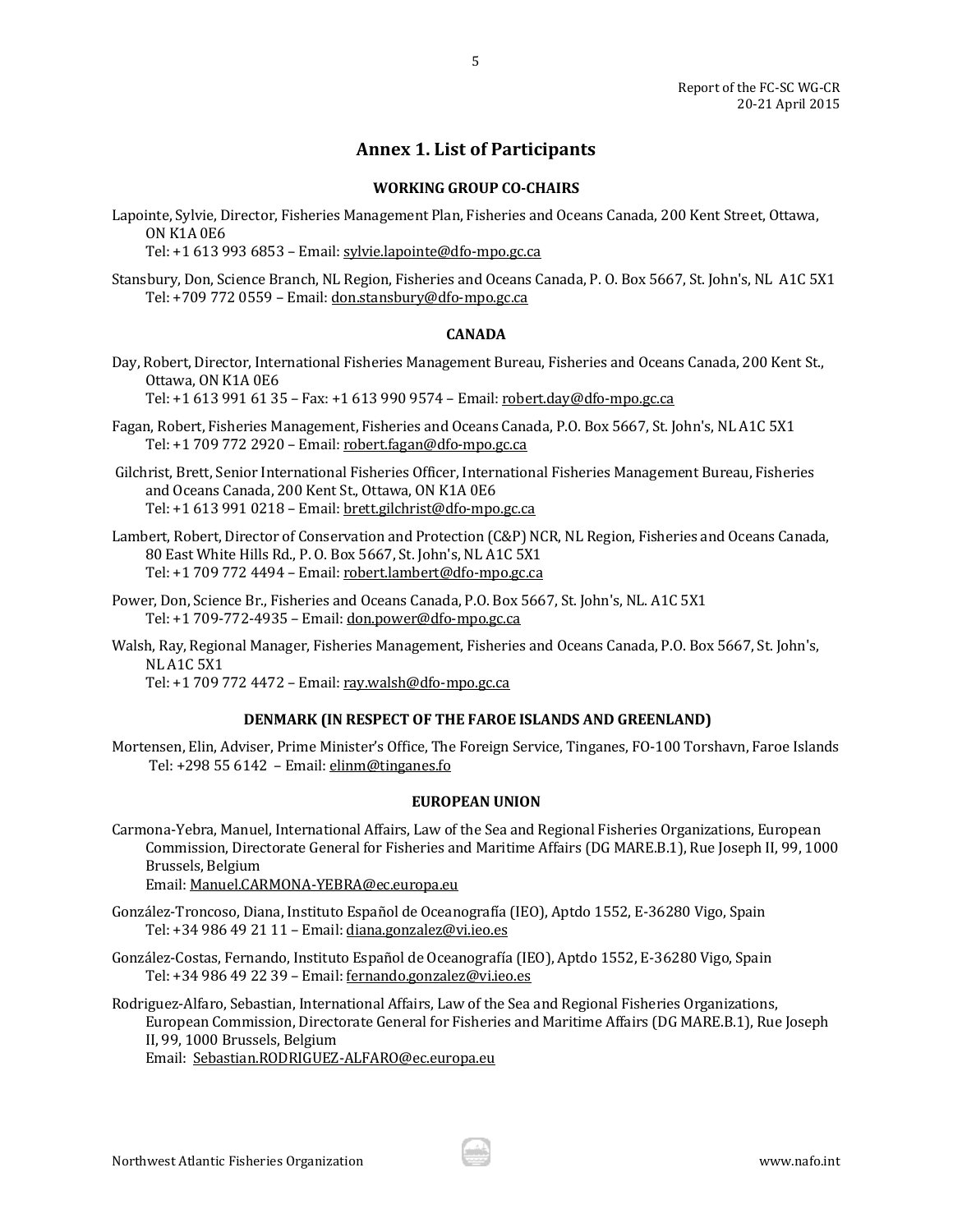Report of the FC-SC WG-CR 20-21 April 2015

Schuller, Herbert, Directorate General for Fisheries and Maritime Affairs Rue Joseph II, 99, 1049 Brussels, Belgium

Tel: +32 2 229 53892 – Email[: herbert.schuller@ec.europa.eu](mailto:herbert.schuller@ec.europa.eu)

Sepúlveda, Pedro, Secretaria General de Pesca, Velazquez 144, 28006 Madrid, Spain Tel: +34 913 476 137– Email[: psepulve@magrama.es](mailto:psepulve@magrama.es)

Tuvi, Aare, Counsellor, Fishery Department, Ministry of the Environment, Ravala 8, 10143 Tallinn, Estonia Tel: + (372) 6604 544 – Email[: aare.tuvi@envir.ee](mailto:aare.tuvi@envir.ee)

#### **NORWAY**

Hvingel, Carsten, Institute of Marine Research, P. O. Box 6404, N-9294 Tromsø, Norway Tel: +47 77 60 97 50 – Email[: carsten.hvingel@imr.no](mailto:carsten.hvingel@imr.no)

## **RUSSIAN FEDERATION**

Savchenko, Igor, Representative of the Federal Agency for Fisheries of the Russian Federation in Canada, 5885 Cunard Street, Apt. 1206, Halifax, NS, B3K 1E3 Tel: +1 902 999 1615 – Email[: is5@mail.ru](mailto:is5@mail.ru)

## **USA**

Christel, Doug, Fishery Policy Analyst, Sustainable Fisheries Div., US Dept. of Commerce, NOAA, National Marine Fisheries Service, 55 Great Republic Drive, Gloucester, MA 01930 Tel: +1 978 281 9141 – Email[: douglas.christel@noaa.gov](mailto:douglas.christel@noaa.gov)

Sosebee, Katherine, National Marine Fisheries Service, NEFSC, 166 Water Street, Woods Hole, MA 02543 Tel: +1 508 495 2372 – Email[: katherine.sosebee@noaa.gov](mailto:katherine.sosebee@noaa.gov)

### **NAFO SECRETARIAT**

2 Morris Drive, Suite 100, Dartmouth, Nova Scotia, Canada – Tel: +1(902) 468-5590 Kingston, Fred, Executive Secretary **Executive Secretary** filter and the state of the state of the state of the state of the state of the state of the state of the state of the state of the state of the state of the state Aker, Jana, Fisheries Information Administrator international stater@nafo.int Bell, Dayna, Scientific Information Administrator [dbell@nafo.int](mailto:dbell@nafo.int) Burton, Sarah, Office Administrator subsets and states of spurton@nafo.int Campbell, Neil, Scientific Council Coordinator [ncampbell@nafo.int](mailto:ncampbell@nafo.int) Federizon, Ricardo, Senior Fisheries Commission Coordinator [rfederizon@nafo.int](mailto:rfederizon@nafo.int) LeFort, Lisa, Executive Assistant to the Executive Secretary [llefort@nafo.int](mailto:llefort@nafo.int)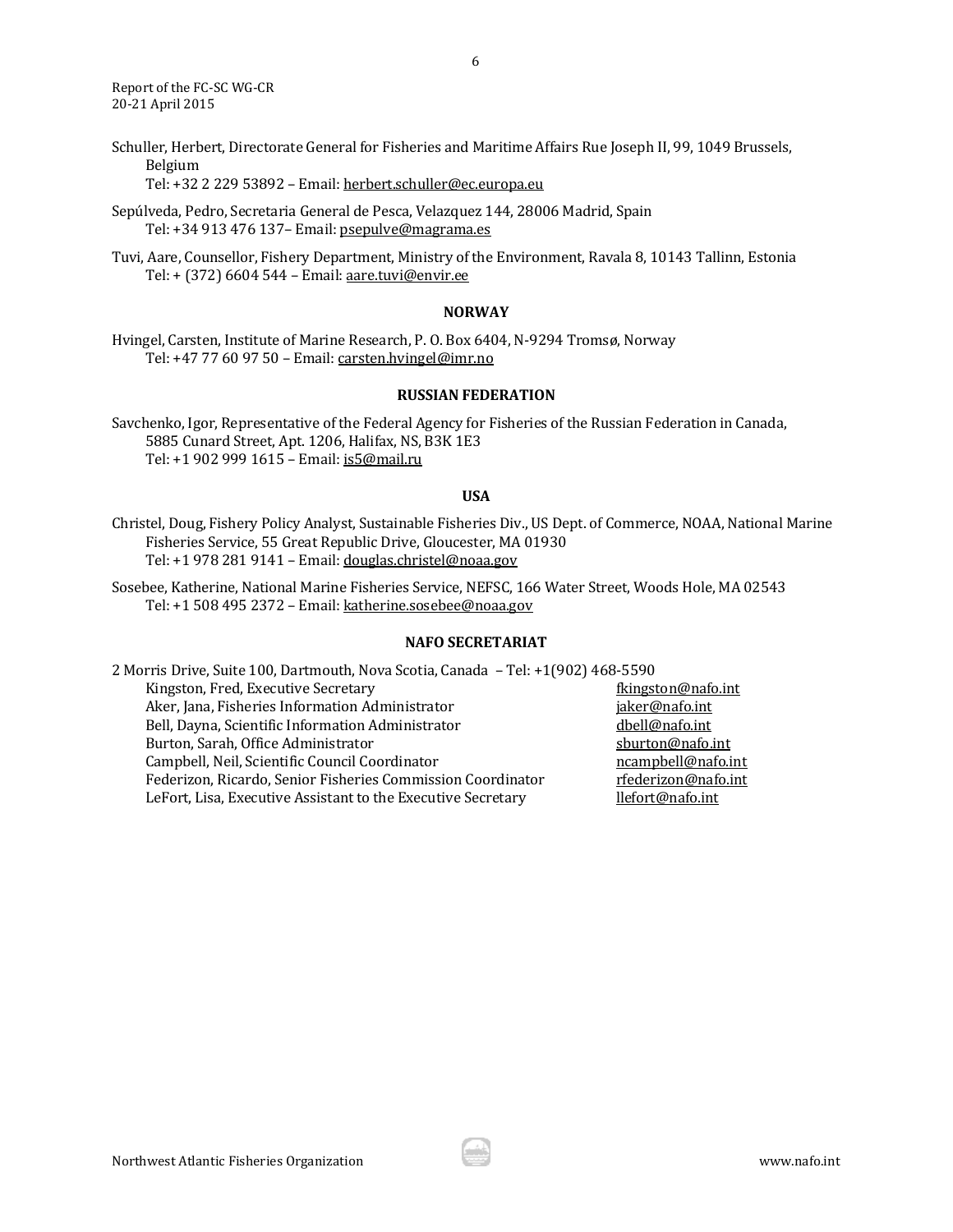# **Annex 2. Agenda**

7

- <span id="page-7-0"></span>1. Opening
- 2. Appointment of Rapporteur
- 3. Adoption of Agenda
- 4. Review of Status of the WG Recommendations from the February 2014 Meeting
- 5. Development of a framework for the validation of NAFO catch data and generation of catch estimates
- 6. Recommendations to forward to the Fisheries Commission and Scientific Council
- 7. Other matters
- 8. Adoption of the report
- 9. Adjournment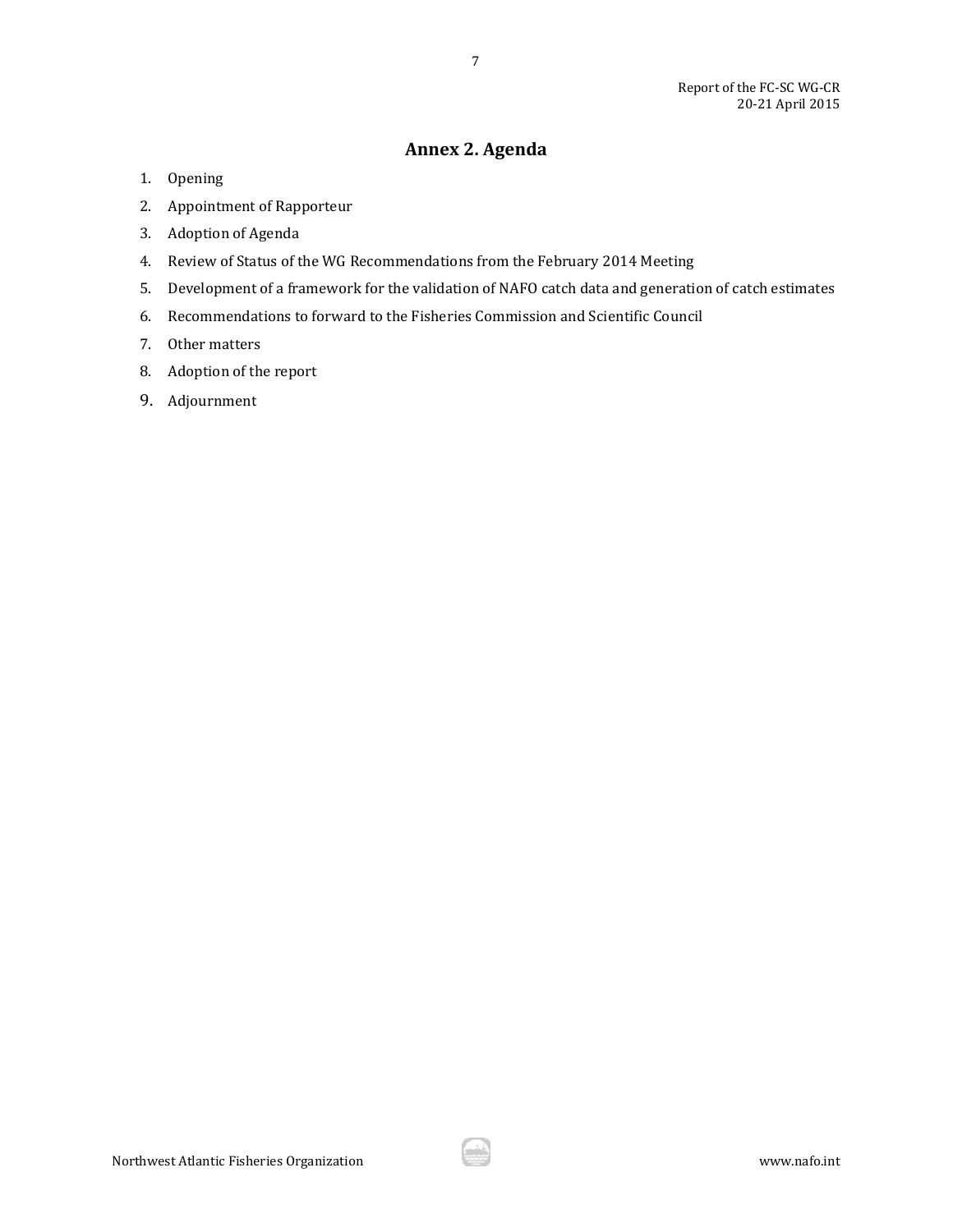# **Annex 3. Proposed Terms of Reference of the Catch Data Advisory Group**

(FC-SC CR-WP15-04)

<span id="page-8-0"></span>*Mindful* that the availability of accurate catch data is critical for scientific assessment and the sustainable management of NAFO stocks;

*Concerned* that the reliability of catch data continues to be one of the most significant issues facing NAFO;

*Recognizing* the importance of communication between the Fisheries Commission and the Scientific Council and recent efforts to enhance this dialogue and information exchange through the establishment of joint working groups;

*Recalling* that the Peer-Review Expert Panel highlighted the need for a more coordinated analysis of data (GC Doc 13/4);

*Noting* the positive steps taken by NAFO to improve data accuracy and data-sharing including sharing daily catch reports with the Scientific Council, as well as the establishment of the *Ad Hoc* Working Group on Catch Reporting

*Further* noting the positive steps taken by the *Ad hoc* Working Group on Catch Reporting during its initial meeting in February 2014, in particular, its review and evaluation of NAFO data sources which may be of utility for the validation of catch data;

*Following* on the instructions of the Fisheries Commission to the *Ad Hoc* Working Group on Catch Reporting to develop a framework for the validation of NAFO catch data and generation of catch estimates (FC Doc 14/30)

*Convinced* of the need for a collaborative approach (Fisheries Commission and Scientific Council) to validate STATLANT data and where necessary, generate catch estimates for use in assessments and overall management of NAFO stocks;

# It is **recommended** that:

## **1. A Catch Data Advisory Group is established subject to the following Terms of Reference:**

#### Objectives:

- 1. to identify and provide guidance to the NAFO Secretariat on specific data inputs, gaps and parameters, in particular ensuring the representativeness of data for validating catch and/or developing catch estimates;
- 2. to provide oversight and endorsement of catch estimate methodology prepared by NAFO Secretariat;

### Structure:

The Group shall be comprised of technical experts from Contracting Parties, with knowledge of data sources and reliability thereof and/or operational practices within the fishery, and the NAFO Secretariat.

#### Specific Duties:

In responding to requests from the Fisheries Commission or Scientific Council to undertake an assessment of catch for an individual stock(s), with initial priority given to SA2 + Div. 3KLMNO Greenland halibut, Div. 3LNO American plaice and Div. 3M cod, the Advisory Group shall:

- review available data sources with reference to Appendix 1 and establish parameters for catch data review; propose a methodology to be used by the Secretariat;
- Report to the Fisheries Commission and Scientific Council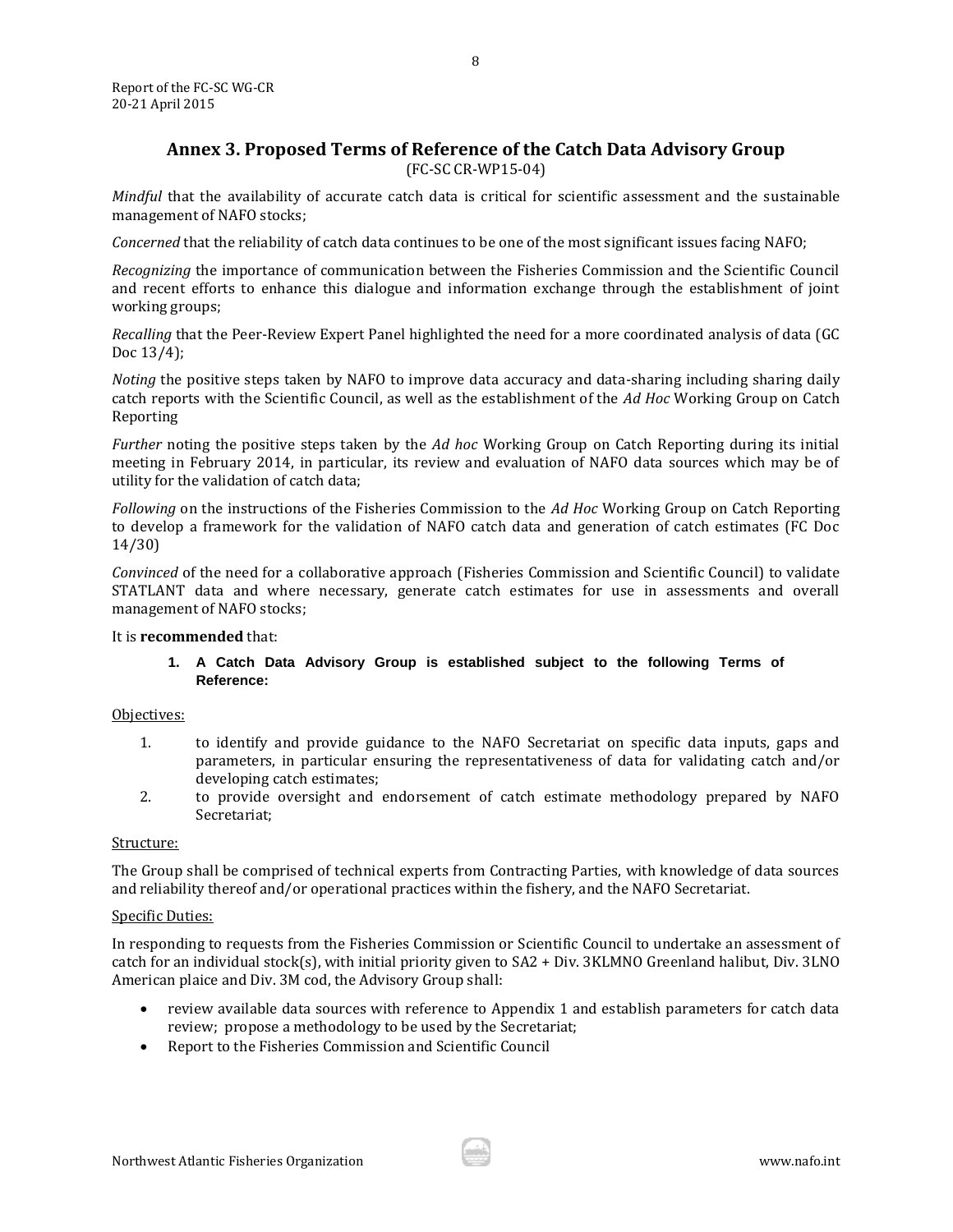The NAFO Secretariat shall:

- review the information and derive an estimate (possibly with support from designated experts or agreed upon resource persons), ensuring confidentially of data;
- provide estimates to the Scientific Council for stock assessment purposes

#### Meetings:

Meetings of the Catch Data Advisory Group may be held at the request of the Fisheries Commission or the Scientific Council, in consultation with Contracting Parties and the NAFO Secretariat. Timing should be decided on a case by case basis, recognizing the need to conduct catch validation in a time frame that will enable its use for stock assessments;

The Advisory Group shall communicate regularly through teleconferences and electronically (WebEx) as required.

#### Reporting

A summary report, highlighting data sources, parameters of analysis, and subsequent results shall be produced for broad dissemination. Such reports will be limited to aggregate and/or anonymized data/conclusions.

Detailed analytical data and assessments will remain with the NAFO Secretariat for internal use of the Advisory Group to ensure confidentiality.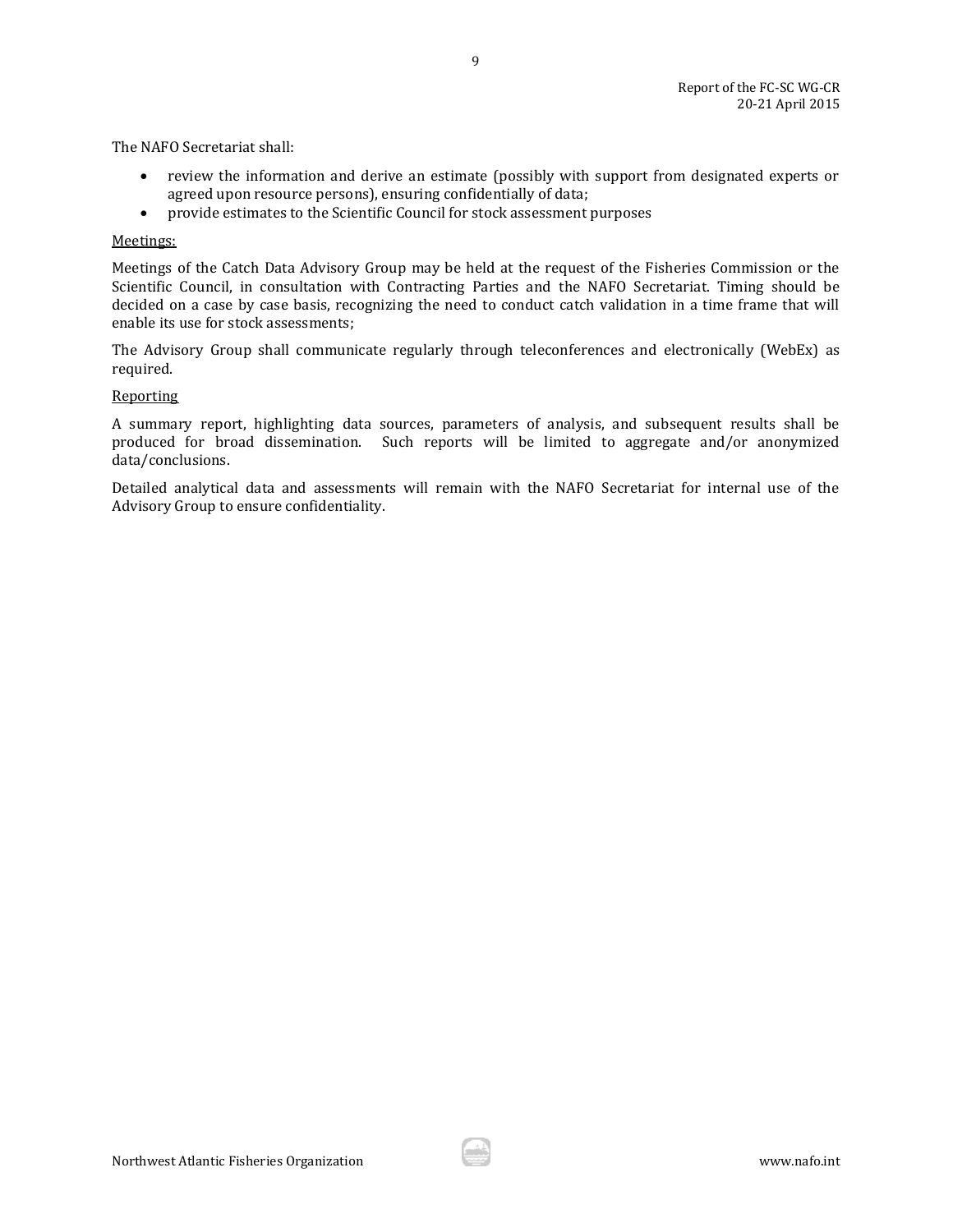# **Appendix to the Proposed Terms of Reference of the Catch Data Advisory Group: Data Sources Useful for Catch Validation**

| <b>DATABASE</b>                                                                      | <b>USEFUL FOR CATCH ESTIMATES?</b>                                                                                                                                                     | <b>LIMITATIONS TO USEFULNESS</b>                                                                                                                                                                                                                                                                                                                    |
|--------------------------------------------------------------------------------------|----------------------------------------------------------------------------------------------------------------------------------------------------------------------------------------|-----------------------------------------------------------------------------------------------------------------------------------------------------------------------------------------------------------------------------------------------------------------------------------------------------------------------------------------------------|
| Monthly Provisional<br>Nominal Catches (MPNC)<br>(NCEM Articles 28.8.a and<br>28.9.d | Useful as a secondary tool to supplement CAT reports for straddling<br>stocks. In cases where CAT reports are not available (e.g. in respect<br>of Coastal States fishing within EEZ). | Data is provided monthly rather than in real-time.<br>Potential for human error due to more people<br>involved in manipulating data. Aggregated at CP<br>level rather than flag state. Available by<br>stock/management unit rather than by division.<br>Post-hoc revision of STATLANT data not reflected<br>by this source may complicate its use. |
| At-Sea Inspection Reports<br>(NCEM Article 36)                                       | Useful as a secondary tool in cases where there may be a problem<br>with particular figures                                                                                            |                                                                                                                                                                                                                                                                                                                                                     |
| Port Inspection Reports<br>$(PSC-3)$<br>(NCEM Articles 43-46)                        | Useful as a verification tool to compare reported and observed<br>landings.                                                                                                            | Does not include discards and may not include all<br>landings (other than for GHL). Again, data is not<br>reported at a stock/management unit level, only<br>by species and "area of capture" (FAO 21, 3LMNO,<br>etc.).                                                                                                                             |
| <b>Observer Reports</b><br>(Article 30A)                                             | Haul by haul observer data is potentially a very good tool for catch<br>validation,                                                                                                    | To date submission of data at the resolution<br>proscribed in the NCEM is not 100%.                                                                                                                                                                                                                                                                 |
| VMS and CAT reports<br>(NCEM 28.6.c, 28.8.b, 29.9.e<br>and 29.9.f)                   | A primary source of catch validation information.                                                                                                                                      | VMS is a proxy for effort and not necessarily<br>reflective of fishing activity, given weather,<br>searching behaviour, etc.                                                                                                                                                                                                                        |
| Haul by Haul Logbook Data                                                            | The primary source of catch and effort information.                                                                                                                                    | Data is only available from 2015. Work is<br>required to achieve consistency in reporting<br>formats across CPs. Trip duration and the 60-day<br>reporting requirement creates a time lag in data<br>availability.                                                                                                                                  |
| <b>STATLANT 21</b>                                                                   | The official NAFO landings database - the baseline statistics which<br>are being validated.                                                                                            | around<br>completeness<br>Issues remain<br>and<br>timeliness of reporting. STATLANT does not<br>include discards.                                                                                                                                                                                                                                   |